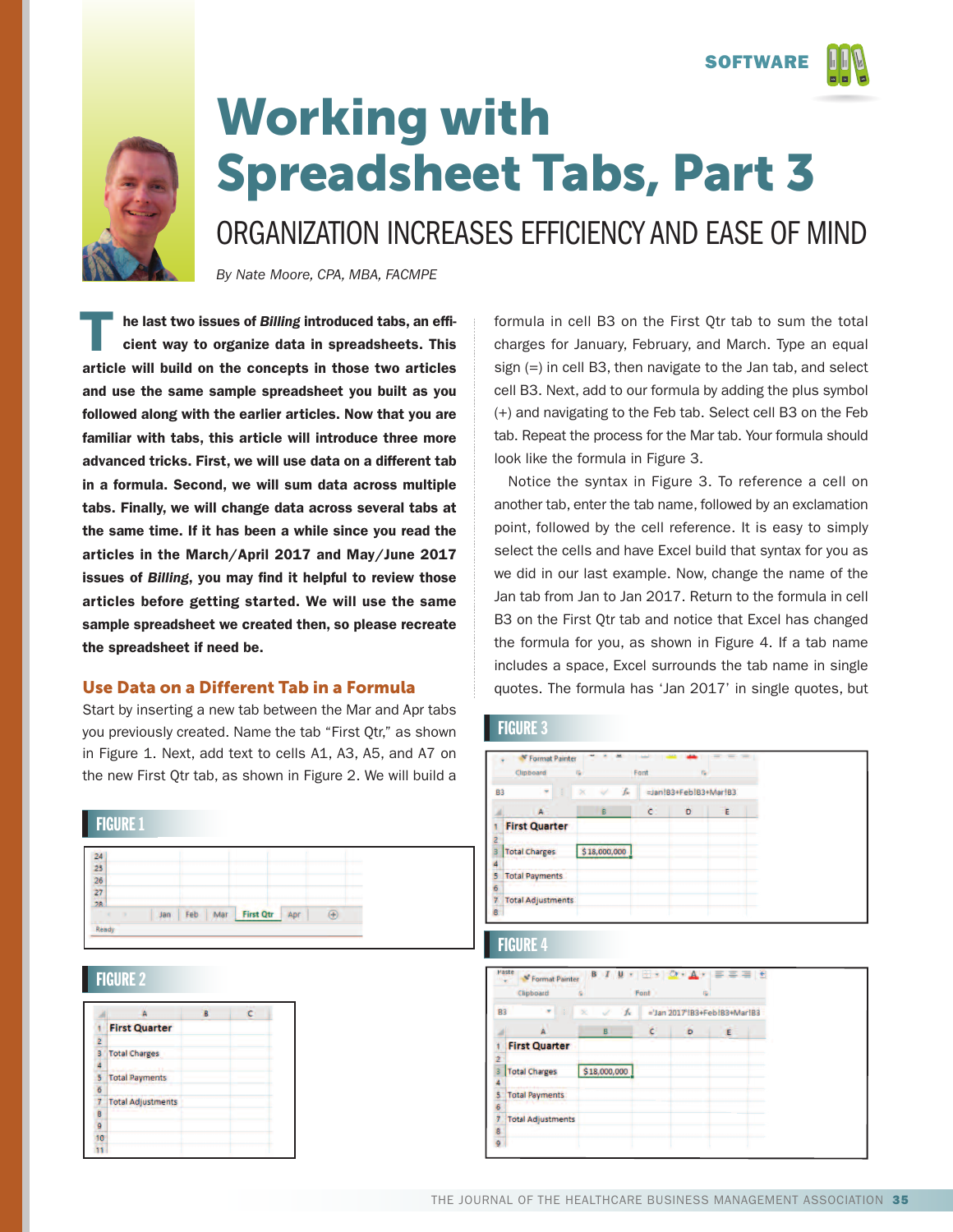Feb does not need the quotes because the Feb tab name does not have a space. Practice building formulas across tabs by creating formulas for Total Payments and Total Adjustments. The results, including the formula for cell B7, are shown in Figure 5. Once you have built one formula across tabs, you can still copy and paste like you can with all Excel formulas. It helps that our spreadsheet design always has charges, payments, and adjustments in the same cell on each tab.

### **Summing Data Across Multiple Tabs**

To make this example a bit easier, please rename the Jan 2017 tab back to Jan. Now consider the formula in Figure 6. The formula is =SUM(Jan:Mar!B3). The formula is summing cell B3 starting on the Jan tab and continuing through the Mar tab. A colon goes between Jan and Mar to indicate the range of tabs to sum. That formula is a cleaner way to sum across tabs, especially if you have lots of tabs to sum across. A formula summing every month in a year would be =SUM(Jan:Dec!B3), which is much more concise than adding Jan charges to Feb charges all the way through Dec charges as we did in our first example. The disadvantage is that Excel doesn't build this formula for you like in our first example.

Now change the tab name for Jan back to Jan 2017. Our formula that sums across tabs in cell C3 on the First Qtr tab is now changed to accommodate the space in the tab name. Figure 7 is an example of the revised formula with the Jan 2017 tab name. The formula requires single quotes again, but this time for the entire tab name reference from Jan 2017 through Mar. The formula is =SUM('Jan 2017:Mar'!B3). Please practice by repeating this formula for payments and adjustments.

## **Changing Multiple Tabs at Once**

Now assume that you are finished with the spreadsheet and the physician prefers that, instead of "Total Charges," the text in cell A3 on each tab read "Total Billed Charges." Rather than go to each tab and change the text, or even copy and paste the change to each tab, there is a faster way: select the three tabs Jan 2017, Feb, and Mar, using the Ctrl or Shift keys—your screen should then look like

## FIGURE 5

|           | Clipboard                        | 槛            | Font | $-\overline{r_2}$            |   |  |
|-----------|----------------------------------|--------------|------|------------------------------|---|--|
| <b>B7</b> | ÷<br>B                           | ×<br>fx.     |      | ='Jan 2017'187+Feb187+Mar187 |   |  |
|           |                                  | B            |      | D                            | E |  |
|           | <b>First Quarter</b>             |              |      |                              |   |  |
| 2         |                                  |              |      |                              |   |  |
| з         | <b>Total Charges</b>             | \$18,000,000 |      |                              |   |  |
| ă         |                                  |              |      |                              |   |  |
| 5         | <b>Total Payments</b>            | \$8,400,000  |      |                              |   |  |
| 6         |                                  |              |      |                              |   |  |
|           | Total Adjustments   \$ 5,100,000 |              |      |                              |   |  |
| A         |                                  |              |      |                              |   |  |

## FIGURE 6

| C <sub>3</sub> | 8                        | £           | =SUM(Jan:Mar!B3)          |   |   |  |  |
|----------------|--------------------------|-------------|---------------------------|---|---|--|--|
|                |                          | В           |                           | D | Е |  |  |
|                | <b>First Quarter</b>     |             |                           |   |   |  |  |
| $\overline{2}$ |                          |             |                           |   |   |  |  |
| B              | <b>Total Charges</b>     |             | \$18,000,000 \$18,000,000 |   |   |  |  |
| 4              |                          |             |                           |   |   |  |  |
| 5              | <b>Total Payments</b>    | \$8,400,000 |                           |   |   |  |  |
| 6              |                          |             |                           |   |   |  |  |
|                | <b>Total Adjustments</b> | \$5,100,000 |                           |   |   |  |  |
| 8              |                          |             |                           |   |   |  |  |

## FIGURE 7

|                | <sup>S</sup> Format Painter<br>Clipboard | 環           | Font                      | - Ga |   |
|----------------|------------------------------------------|-------------|---------------------------|------|---|
| C <sub>3</sub> | ×                                        | $f_x$       | =SUM('Jan 2017:Mar'!B3)   |      |   |
|                | А                                        | B           |                           | Ð    | Ε |
|                | <b>First Quarter</b>                     |             |                           |      |   |
| $\overline{a}$ |                                          |             |                           |      |   |
| В              | <b>Total Charges</b>                     |             | \$18,000,000 \$18,000,000 |      |   |
| À              |                                          |             |                           |      |   |
| 5              | <b>Total Payments</b>                    | \$8,400,000 |                           |      |   |
| 6              |                                          |             |                           |      |   |
| 7              | <b>Total Adjustments</b>                 | \$5,100,000 |                           |      |   |
| 8              |                                          |             |                           |      |   |

## FIGURE 8

| Ready |                |     |                  |     |
|-------|----------------|-----|------------------|-----|
|       | Jan 2017   Feb | Mar | <b>First Qtr</b> | Ann |
|       |                |     |                  |     |
|       |                |     |                  |     |
| 23    |                |     |                  |     |
|       |                |     |                  |     |